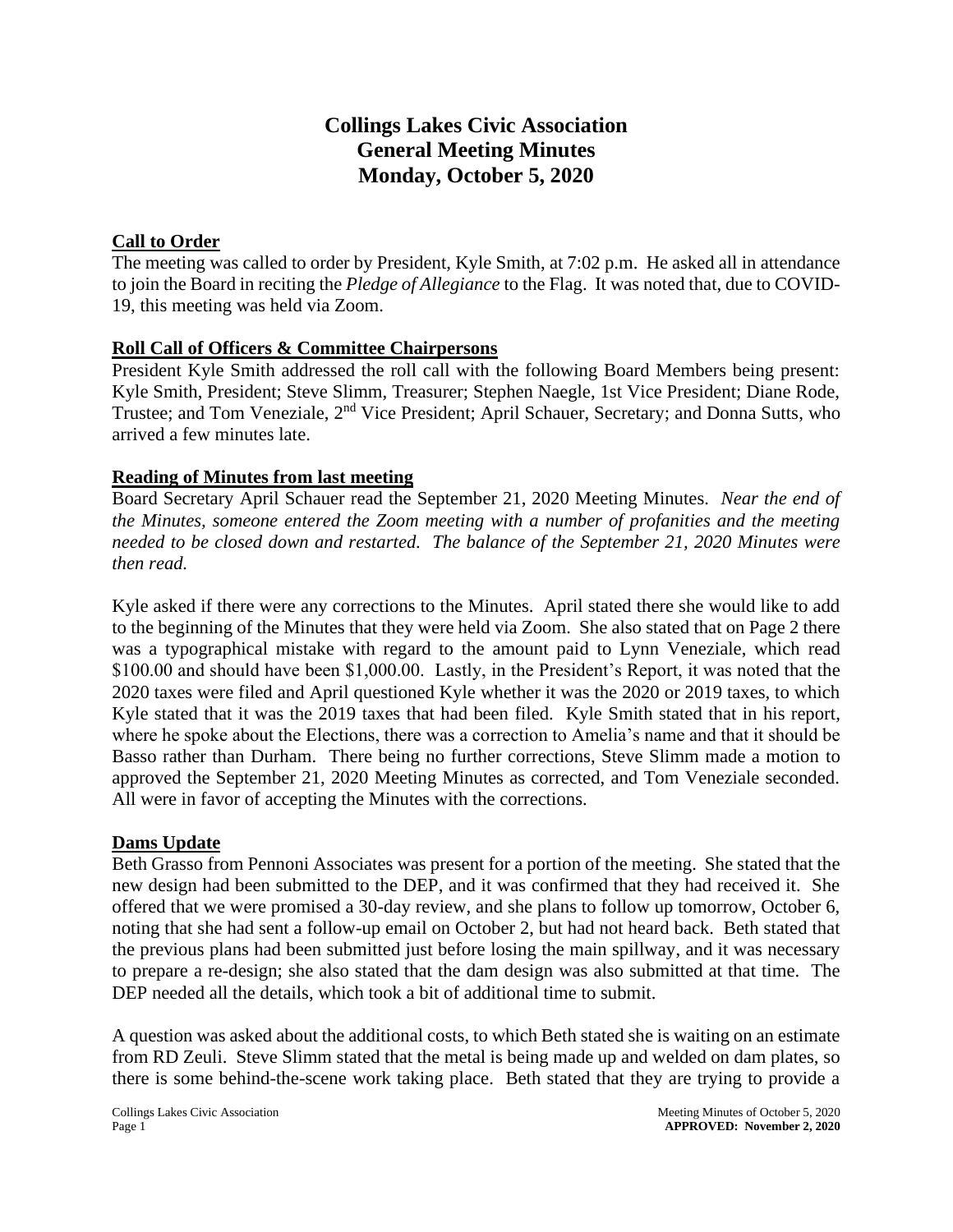quality product for the least amount of money. Steve stated that Zeuli has the latest set of plans and is working with them. Steve also offered that Zeuli does not want to remove any of the existing structure until two weeks before the new material is to be installed in case of a significant rainfall.

A question was asked about the timeline. Kyle stated that once they are on site, it should take three months. Another question asked was whether the second dam would be addressed at the same time. Steve stated that we are trying to obtain financing for that.

## **Accounts Receivable Report**

The Accounts Receivable Report was presented by Tom Veneziale who stated, through September 30, 2020, the account balances are as follows:

| Late Fees                     | \$2,467.74  |
|-------------------------------|-------------|
| <b>Legal Fees Collected</b>   | \$13,725.46 |
| 2020 Special Assessment       | \$309.42    |
| New Resident Set-Up Fee       | \$450.00    |
| <b>Association Fee</b>        | \$771.25    |
| <b>Tier 2 Association Fee</b> | \$1,420.21  |
| <b>Tier 3 Association Fee</b> | \$1,196.36  |
| Tier 1 Association Fee        | \$698.55    |
| Tier 1 Dam Fee                | \$2,373.87  |
| Tier 2 Dam Fee                | \$4,732.58  |
| Tier 3 Dam Fee                | \$3,598.42  |
| Other Income:                 |             |
| Interest Income               | \$149.88    |
| <b>TOTAL INCOME</b>           | \$31,893.74 |

Kyle Smith called for a motion to accept the Accounts Receivable Report. April Schauer made a motion to approve the Report, and Steve Slimm seconded. All were in favor.

#### **Treasurer's Report/ Bills for Approval**

Steve Slimm presented the Treasurer's Report through August 31, 2020. The account balances were as follows:

| \$807,718.00 |
|--------------|
| \$708,421.62 |
| \$24,514.22  |
| \$1,880.42   |
| \$72,901.74  |
|              |

Steve Slimm stated that the following bills were paid during the month of September 2020:

| Hill Wallack      | $\text{\$,9944.28}$ Legal Fees          |
|-------------------|-----------------------------------------|
| J. Kenneth Harris | $$105.00$ Legal Fees                    |
| Jimni Cricket     | \$6,000.00 Brush Removal (deposit)      |
|                   | \$11,000.00 Brush Removal (balance due) |

Collings Lakes Civic Association Meeting Minutes of October 5, 2020 Page 2 **APPROVED: November 2, 2020**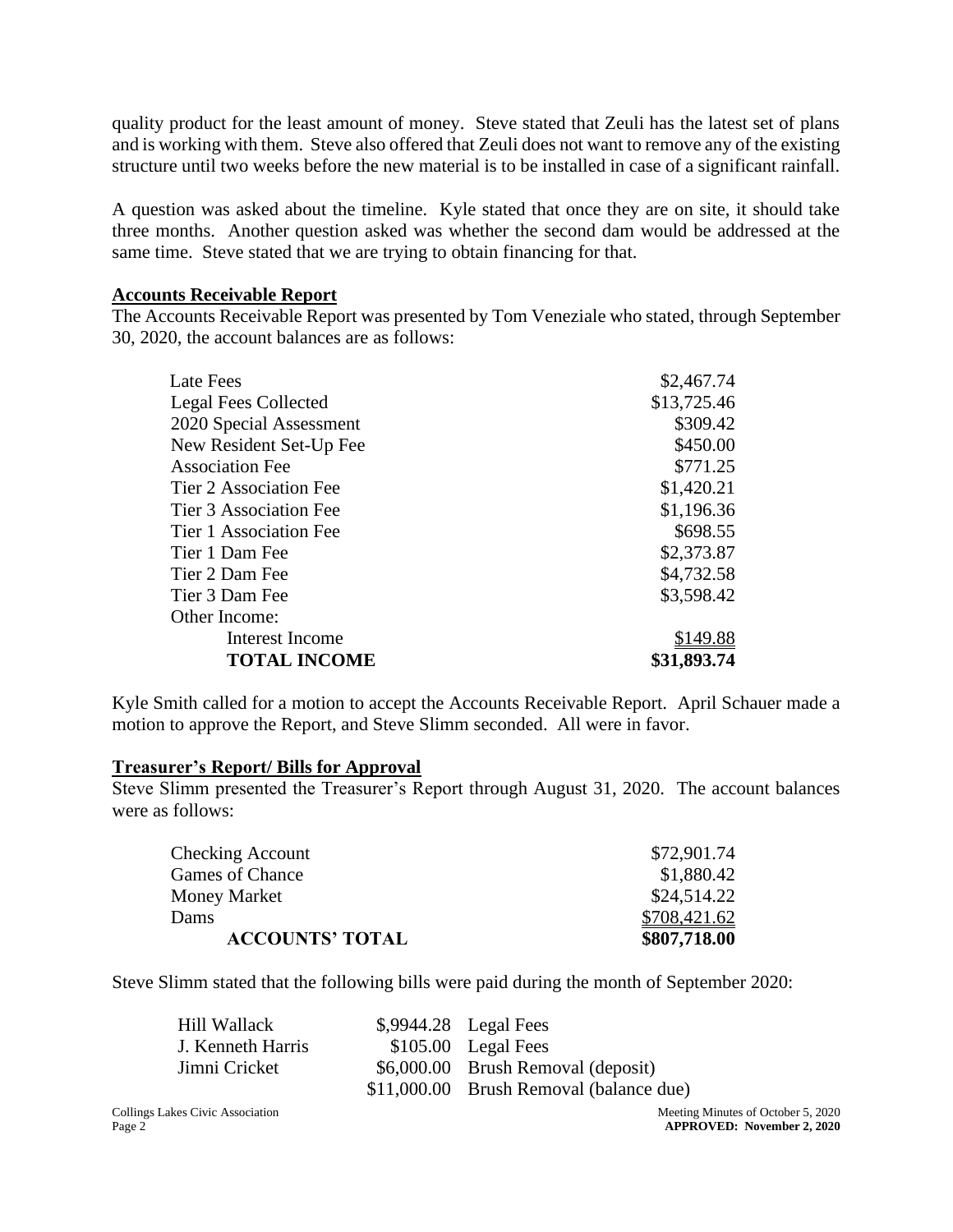| Katherine Nodolski |             | \$8.81 Reimburse for Printing |
|--------------------|-------------|-------------------------------|
| Lynn Veneziale     | \$1,000.00  |                               |
| Pennoni Associates | \$579.60    |                               |
| <b>TOTAL</b>       | \$28,637.69 |                               |

Steve Slimm also reported that, since January 1, 2020:

- 128 people have been sent to the Collections Attorney;
- 59 people have paid in full and now have closed files;
- 15 people are on payment plans (resulting is approximately \$1,900 per month for about 6 months);
- \$61,633.05 is due to CLCA for outstanding debt;
- \$153,494.49 has been paid out, to date, in legal fees (NOTE: This amount includes new legal fees for 2019 collection people that rolled into 2020); and
- To date, the Collection Attorney has collected \$63,688.16.

Steve offered that by adding a step in our Collection process of notifying the lien holder of the lien, that through September 30, 2020, \$40,568.84 was collected.

With this information being relayed, Kyle Smith called for a motion to accept the Treasurer's Report. April Schauer made the motion and Tom Veneziale seconded. All present were in favor.

Steve Slimm asked for an expenditure of approximately \$300.00 to upgrade QuickBooks Pro which will allow for 24-hour updates and technical support. Tom Veneziale seconded the purchase and all present were in favor.

## **Committee Reports**

#### Dams

Committee Chair, Josh Anderson stated that with recent weather, it was necessary to take two boards out, and the gate is open. He had nothing further to report.

#### Grounds

Committee Chair Ashley Diguglielmo was unable to attend; however, Kyle Smith stated that Ashley has planned an event for this coming Saturday, October 10, at 11 am for clean-up and First Beach. Steve Slimm has arranged for a dumpster to be dropped off there on Friday and it will be picked up on Monday.

#### Welcome Committee

Committee Chair Katherine Nodolski stated that she has completed all the current lists and needs a new one. Kyle stated that he recently received an email complimenting Kathryn's efforts.

#### Fundraising

Committee Chair Diane Rode stated that the Boscov's Friends Helping Friends event will be next week on October 14 and October 15. There is a flyer on Facebook and the website. The code to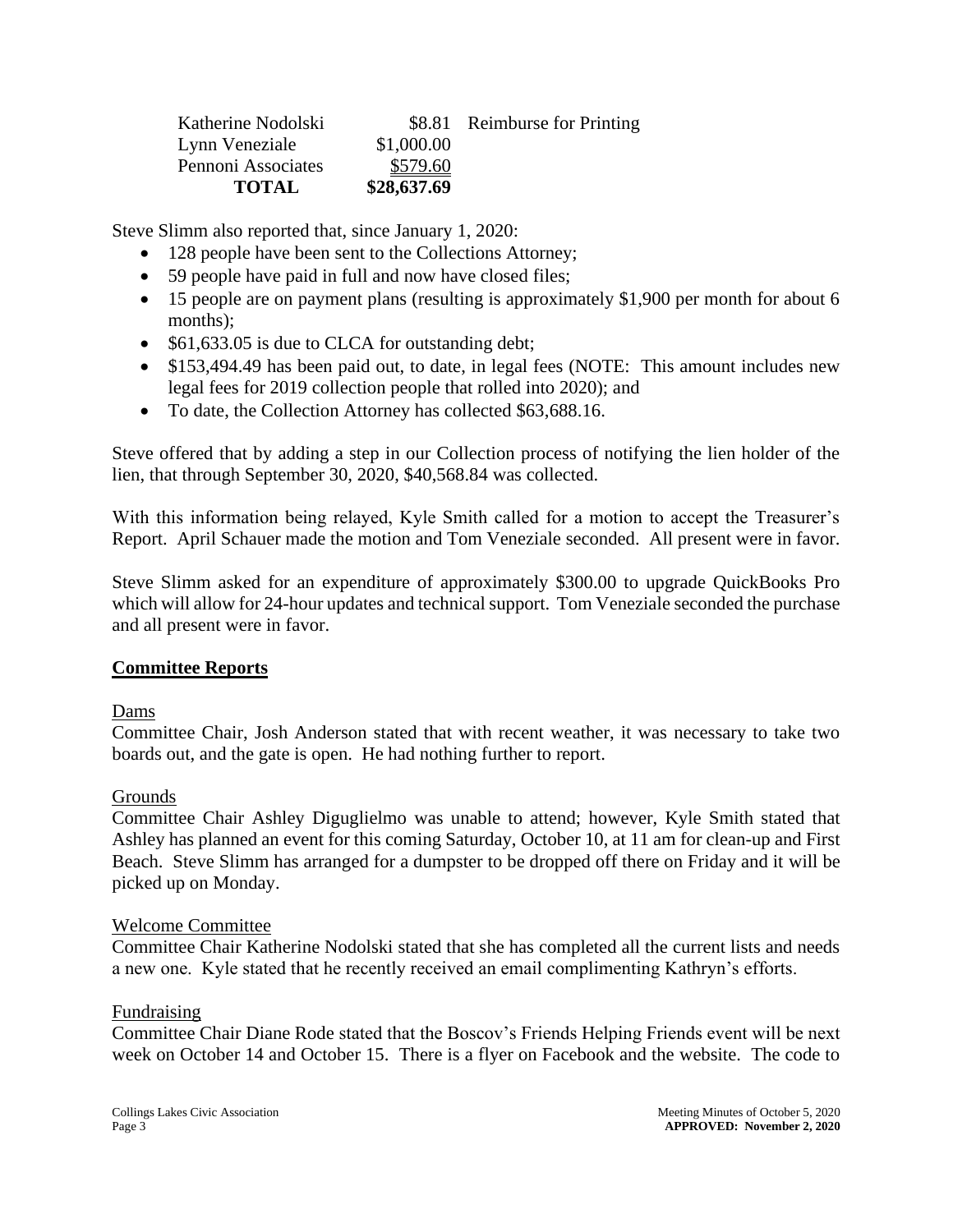use is "CLCA" which will provide our community with 5% back on sales. Diane also stated that she would like to get some of these flyers and Wawa coupons to Kathryn to use for the future.

## **President's Report**

Kyle Smith touched on several topics that have occurred since the last meeting:

- Elections: The Board met with counsel via Zoom regarding the election process. Previous elections followed the community's Bylaws; however, there is a State guideline, known as the Radburn law, that was updated in May or June of this year that has some mandates that supersede our Bylaws. One of those items has to do with the unexpired term that April Schauer just accepted after Rick Sepe's resignation. Previously, through our Bylaws, April would have filled that term for amount of time that was remaining; however, under the Radburn law, April fills that term until the next election. Therefore, there are now three nominees for Tier 2: Diane Rode, Nicholas Ninfa, and April Schauer. The person who receives the top number of votes will receive the two-year term, and the next highest vote will have a one-year term. Tiers 1 and 3 are running unopposed; therefore, those individuals can be voted in by acclamation, which is a cost savings to the community as no ballot will need to be sent out to those two tiers. The Board also learned that a letter must be sent out to all those individuals who are not in good standing advising them why they are unable to participate in the vote. Lastly, Kyle stated that he would be preparing something to go into a newsletter in the next day or so and get it to Stephen Naegele for him to send out. Additionally, Kyle stated that return envelopes will be sent out with a return address to the attorney, and once acknowledged for participation, the paralegal assigned will remove the ballots from the envelopes, seal and hold the envelopes in their possession and deliver the ballots to the Ballot Counting Committee who will count the ballots at a Zoom meeting. The dates that were outlined in the September 21, 2020 Meeting Minutes may be slightly off.
- Legal: Kyle stated that in the September 2020 paid bills, there were two legal firms paid. This was for a random bill from our former attorney regarding a bankruptcy. The cost was minimal; this attorney has since be notified that we are no longer using his firm and to forward any future CLCA correspondence to our current attorney.
- Meeting Minutes: Kyle stated that typically when an Owner would like to speak, it is asked that he or she provide his/her name, but going forward, it was suggested that only their first and last initial be used or "Resident" or "Owner". Steve Slimm suggested that we also ask the individual to identify his/her tier so that the representative would be aware of the concern; however if the individual is not providing their name, it would be difficult to identify who they were anyway. After a bit of conversation, it was agreed that the Minutes, going forward, would read "Resident" or "Owner".

Diane Rode questioned if there would be a charge for the paralegal's time in collecting the returned ballots. Steve Slimm stated that there is quite a bit that our legal firm does *pro bono*. Kyle Smith stated that since our community does not have a management company, which would typically handle this process, that it is better to have the law firm handle it to keep everything above board. It is a small price to pay versus conducting the election process incorrectly.

## **Communications**

None.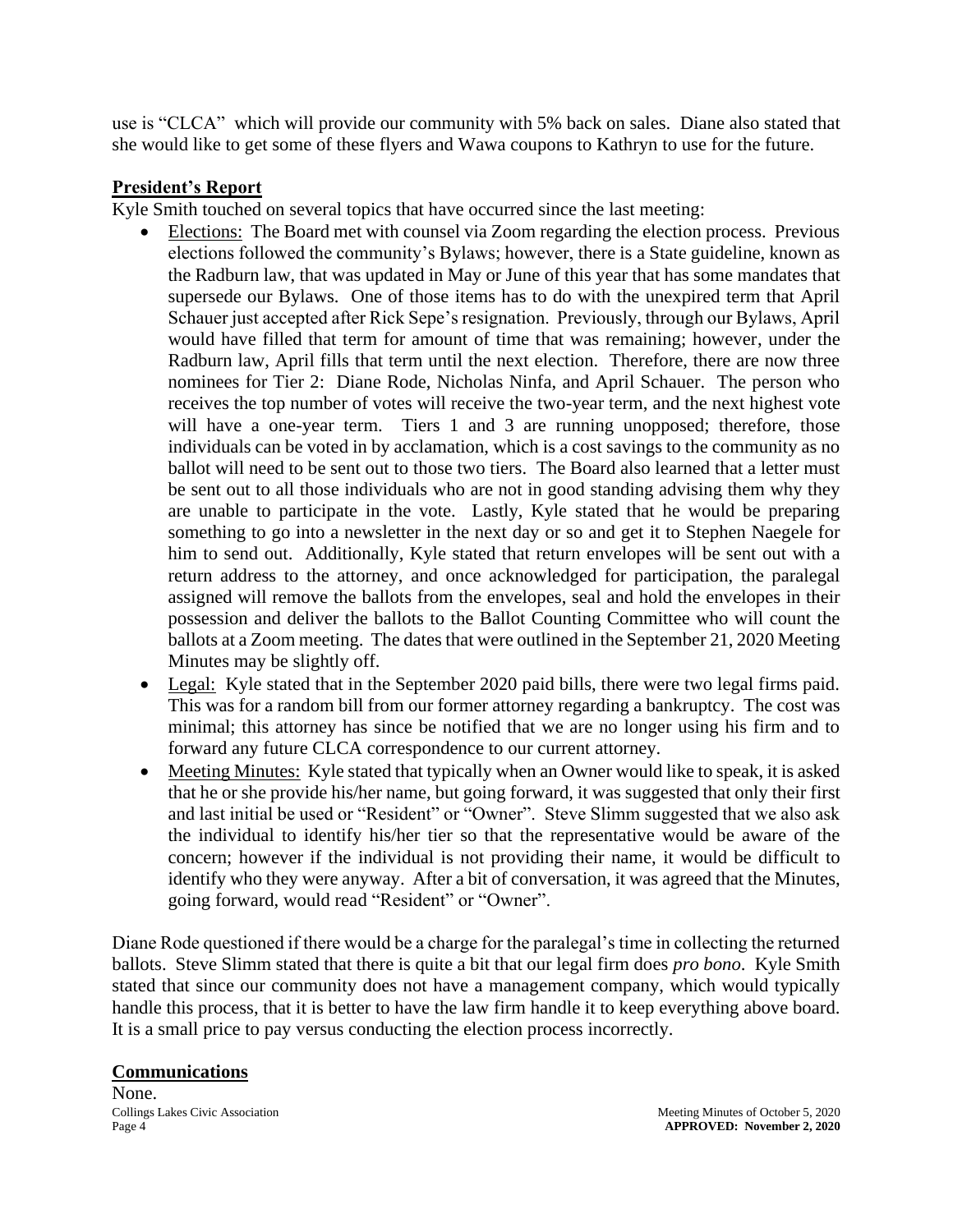## **Old Business**

No Old Business to report.

**New Business**  No New Business to report.

#### **Trustees' Reports**

Steve Slimm – nothing to report Diane Rode – nothing to report April Schauer – nothing to report Donna Sutts – nothing to report Tom Veneziale – nothing to report Stephen Naegele – nothing to report Kyle Smith – stated that he will reach out to the Ballot Counting Committee to go over the revised game plan in the very near future.

## **Open Floor to Members Questions / Comments / Issues.**

There were no questions or comments from those in attendance.

## **Adjournment**

The next meeting will take place on Monday, November 2, 2020 at 7 p.m., more than likely via Zoom There being no further business to discuss, Steve Slimm made a motion to adjourn and Donna Sutts seconded. All were in favor. The meeting was adjourned at 8:06 p.m.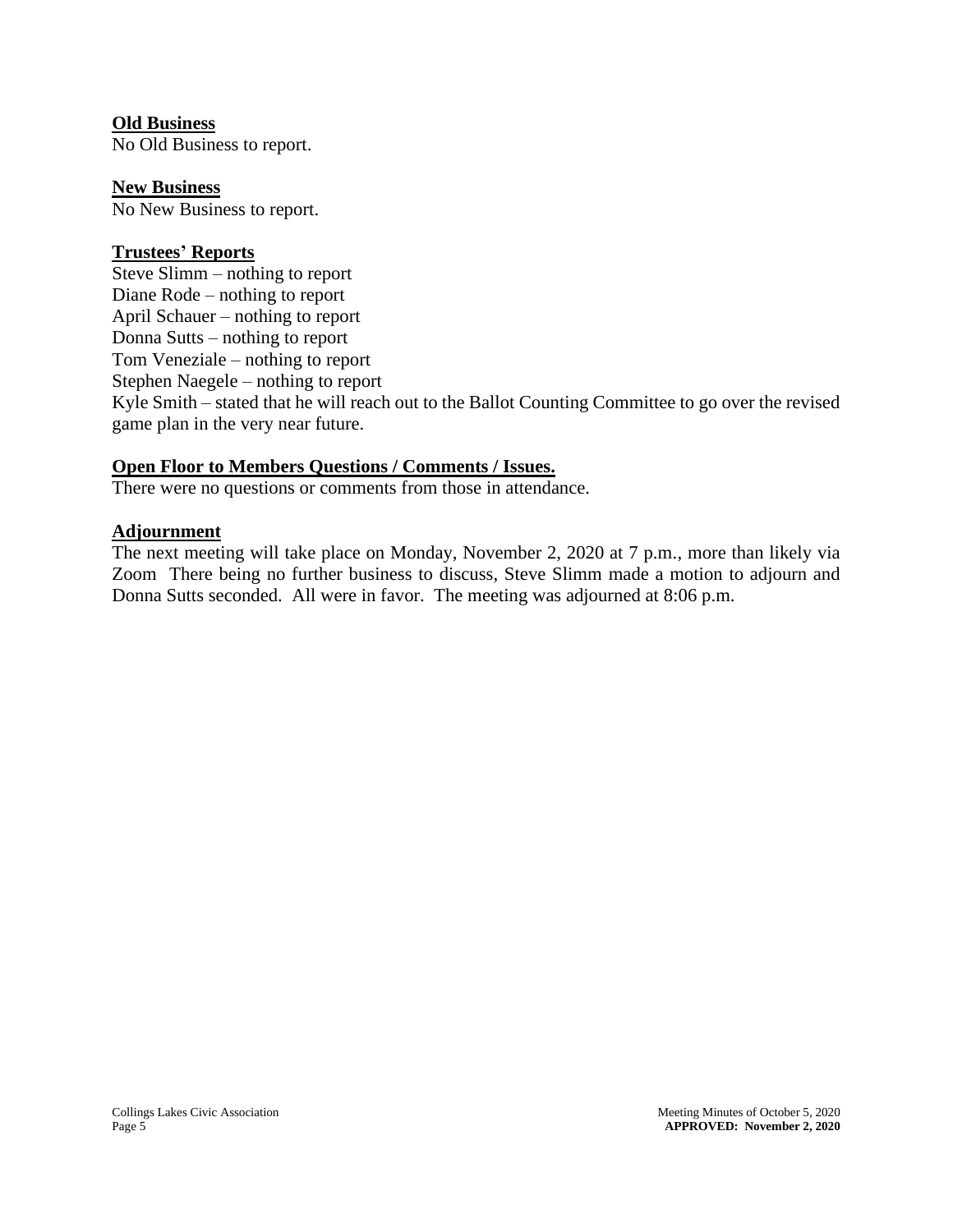8:10 PM

10/02/20

# **Collings Lakes Civic Association** Transaction List by Vendor<br>
September 2020

| <b>HILL WALLACK</b><br>Bill<br><b>Bill Pmt -Check</b><br><b>J. KENNETH HARRIS</b><br>Bill<br><b>Bill Pmt -Check</b><br><b>JIMNI CRICKET</b><br>Bill<br><b>Bill Pmt -Check</b> | 09/25/2020<br>09/25/2020<br>09/16/2020<br>09/16/2020 | 1572<br>1572 | ACCOUNTS PAYA<br>TD OPERATING C |          | LEGAL FEES (       | $-9.944.28$  |
|-------------------------------------------------------------------------------------------------------------------------------------------------------------------------------|------------------------------------------------------|--------------|---------------------------------|----------|--------------------|--------------|
|                                                                                                                                                                               |                                                      |              |                                 |          |                    |              |
|                                                                                                                                                                               |                                                      |              |                                 |          |                    |              |
|                                                                                                                                                                               |                                                      |              |                                 |          | <b>ACCOUNTS P</b>  | $-9.944.28$  |
|                                                                                                                                                                               |                                                      |              |                                 |          |                    |              |
|                                                                                                                                                                               |                                                      | 1570         | <b>ACCOUNTS PAYA</b>            |          | LEGAL FEES (       | $-105.00$    |
|                                                                                                                                                                               |                                                      | 1570         | TD OPERATING C                  |          | <b>ACCOUNTS P</b>  | $-105.00$    |
|                                                                                                                                                                               |                                                      |              |                                 |          |                    |              |
|                                                                                                                                                                               | 09/03/2020                                           | 1568         | <b>ACCOUNTS PAYA</b>            |          | DAM BRUSH          | $-6,000.00$  |
|                                                                                                                                                                               | 09/03/2020                                           | 1568         | TD OPERATING C                  | X        | <b>ACCOUNTS P</b>  | $-6,000.00$  |
| Bill                                                                                                                                                                          | 09/09/2020                                           | 1569         | <b>ACCOUNTS PAYA</b>            |          | DAM BRUSH          | $-11,000.00$ |
| <b>Bill Pmt -Check</b>                                                                                                                                                        | 09/09/2020                                           | 1569         | TD OPERATING C                  | X        | <b>ACCOUNTS P</b>  | $-11,000.00$ |
| <b>KATHERINE NODOLSKI</b>                                                                                                                                                     |                                                      |              |                                 |          |                    |              |
| Bill                                                                                                                                                                          | 09/16/2020                                           | 1571         | <b>ACCOUNTS PAYA</b>            |          | <b>PRINTING</b>    | $-8.81$      |
| <b>Bill Pmt -Check</b>                                                                                                                                                        | 09/16/2020                                           | 1571         | TD OPERATING C                  | X        | <b>ACCOUNTS P</b>  | $-8.81$      |
| <b>LYNN VENEZIALE</b>                                                                                                                                                         |                                                      |              |                                 |          |                    |              |
| Bill                                                                                                                                                                          | 09/01/2020                                           | 1566         | <b>ACCOUNTS PAYA</b>            |          | ACCOUNTING         | $-1,000.00$  |
| <b>Bill Pmt -Check</b>                                                                                                                                                        | 09/01/2020                                           | 1566         | TD OPERATING C                  | X        | <b>ACCOUNTS P</b>  | $-1,000.00$  |
| <b>PENNONI ASSOCIATES</b>                                                                                                                                                     |                                                      |              |                                 |          |                    |              |
| Bill                                                                                                                                                                          | 09/01/2020                                           | 1567         | <b>ACCOUNTS PAYA</b>            |          | <b>DAM PROJECT</b> | $-579.60$    |
| <b>Bill Pmt -Check</b>                                                                                                                                                        | 09/01/2020                                           | 1567         | TD OPERATING C                  | $\times$ | <b>ACCOUNTS P</b>  | $-579.60$    |

 $TO+AL = $38,637.69$ 

Page 1

Collings Lakes Civic Association Collings Lakes Civic Association Meeting Minutes of October 5, 2020 Page 6

6 **APPROVED: November 2, 2020**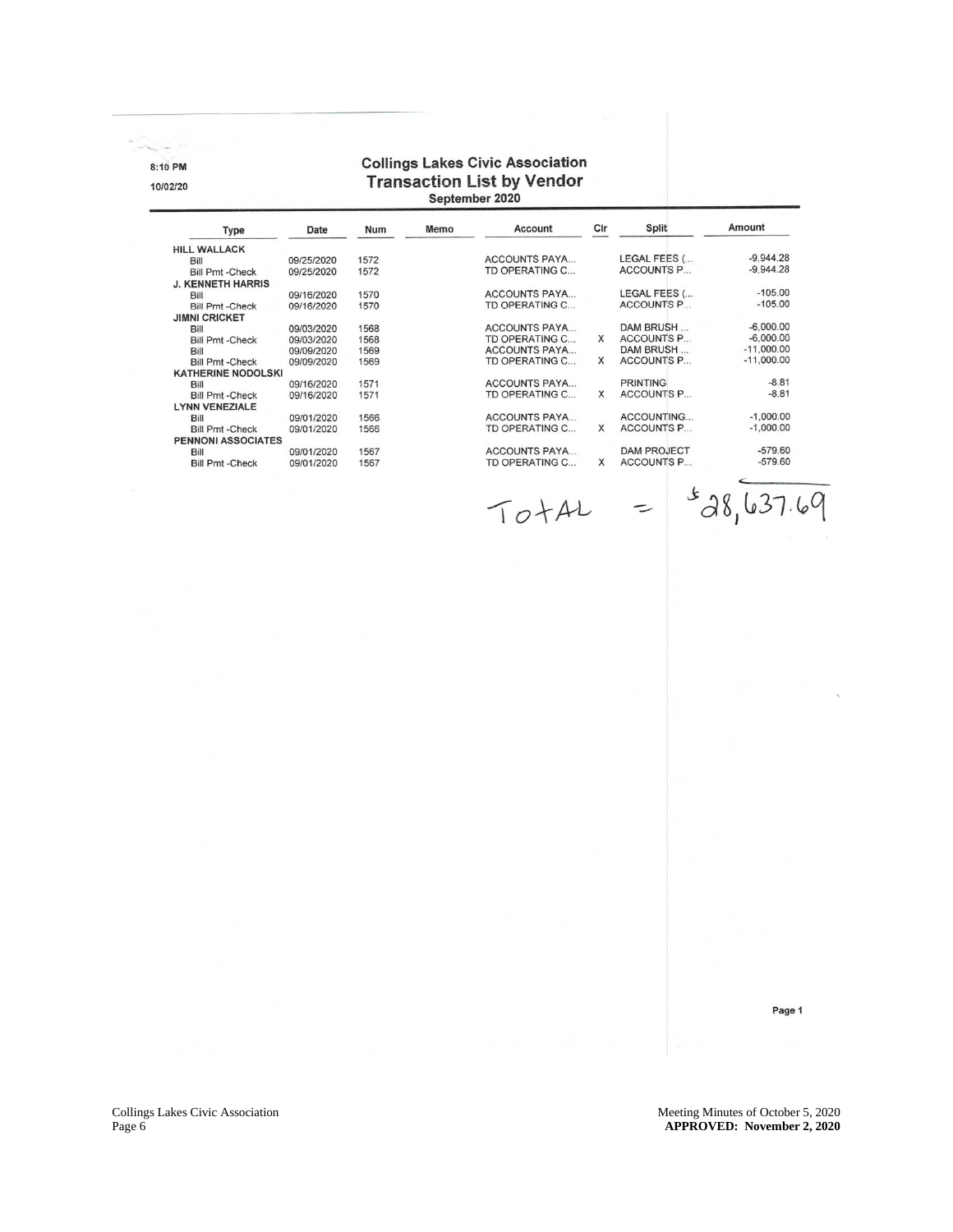| 7:41 PM<br>10/01/20 | <b>Collings Lakes Civic Association</b><br><b>Profit &amp; Loss</b> |           |  |  |  |
|---------------------|---------------------------------------------------------------------|-----------|--|--|--|
| <b>Cash Basis</b>   | September 2020                                                      |           |  |  |  |
|                     |                                                                     | Sep 20    |  |  |  |
|                     | <b>Ordinary Income/Expense</b>                                      |           |  |  |  |
|                     | Income                                                              |           |  |  |  |
|                     | <b>LATE FEES</b>                                                    | 2,467.74  |  |  |  |
|                     | <b>LEGAL FEES COLLECTED</b>                                         | 13,725.46 |  |  |  |
|                     | 2020 SPECIAL ASSESSMENT                                             | 309.42    |  |  |  |
|                     | NEW RESIDENT SET UP FEE                                             | 450.00    |  |  |  |
|                     | <b>ASSOCIATION FEE</b>                                              | 771.25    |  |  |  |
|                     | <b>TIER 2 ASSOCIATION FEE</b>                                       | 1,420.21  |  |  |  |
|                     | <b>TIER 3 ASSOCIATION FEE</b>                                       | 1,196.36  |  |  |  |
|                     | <b>TIER 1 ASSOCIATION FEE</b>                                       | 698.55    |  |  |  |
|                     | <b>TIER 1 DAM FEE</b>                                               | 2,373.87  |  |  |  |
|                     | <b>TIER 2 DAM FEE</b>                                               | 4,732.58  |  |  |  |
|                     | <b>TIER 3 DAM FEE</b>                                               | 3,598.42  |  |  |  |
|                     | <b>OTHER INCOME</b>                                                 |           |  |  |  |
|                     | <b>INTEREST INCOME</b>                                              | 149.88    |  |  |  |
|                     | <b>Total OTHER INCOME</b>                                           | 149.88    |  |  |  |
|                     | <b>Total Income</b>                                                 | 31,893.74 |  |  |  |
|                     | <b>Net Ordinary Income</b>                                          | 31,893.74 |  |  |  |
|                     | <b>Net Income</b>                                                   | 31,893.74 |  |  |  |
|                     |                                                                     |           |  |  |  |

Page 1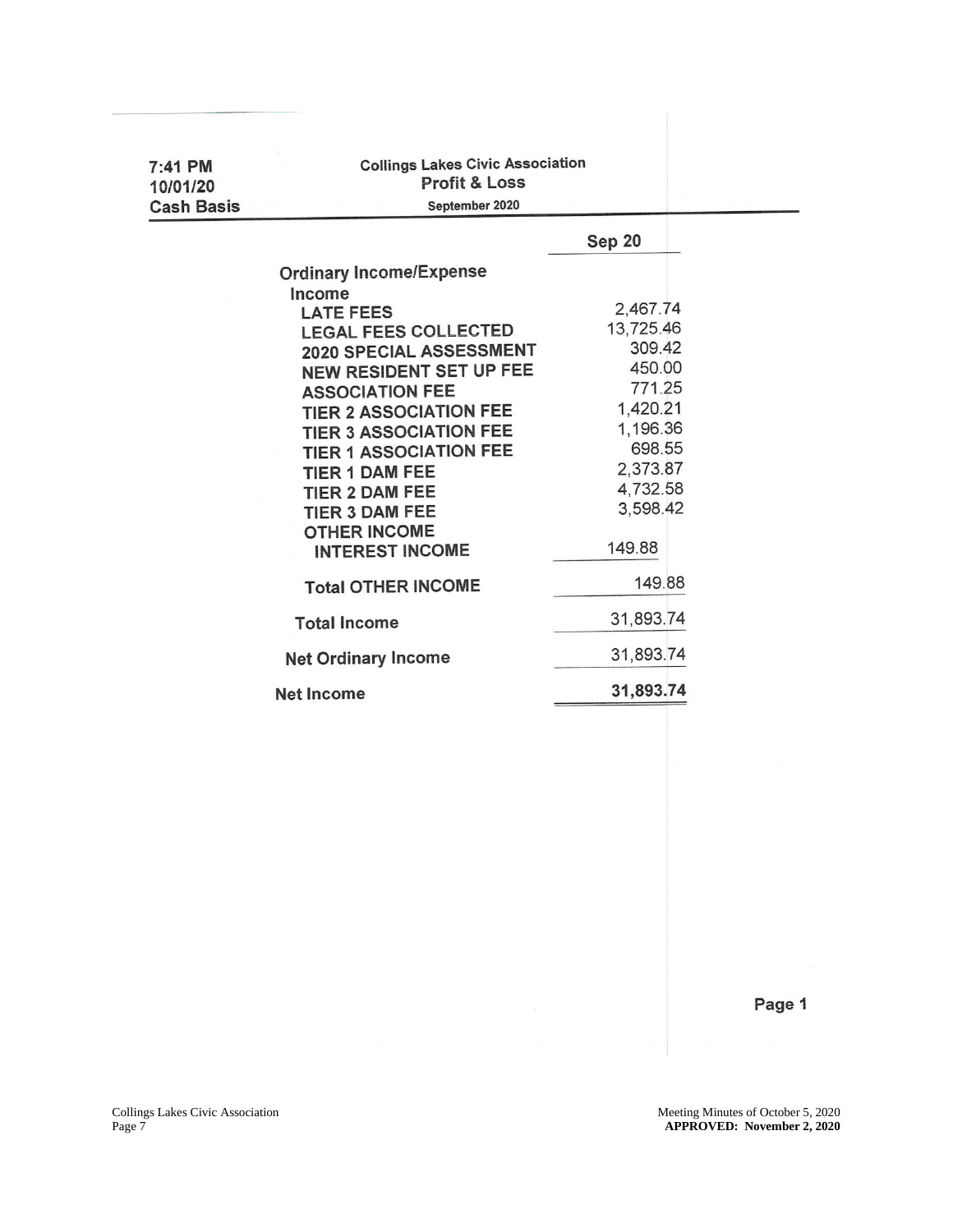#### AS OF 9/30/20

#### 2019 COLLECTIONS (also automatically carries into 2020 with 2020 charges)

276 people sent to collection attorney 111 people paid in full and have closed files 46 people are on payment plans (Approximately \$10,023.00 per month from anywhere between 6 months to a year)

| \$311,398.97 | what is owed to CLCA for outstanding debt           |
|--------------|-----------------------------------------------------|
| \$147,000    | what was paid out for legal fees (ALL OF 2019)      |
| \$318,478.17 | what was what the collection attorney has collected |

#### 2020 COLLECTIONS (since 1/1/20)

| 128                       | people sent to collection attorney                                      |  |
|---------------------------|-------------------------------------------------------------------------|--|
| 59                        | people have paid in full and have closed files                          |  |
| 15                        | people are on payment plans (Approximately \$1900 per month for about 6 |  |
| months)                   |                                                                         |  |
| $C$ $C$ 1 $C$ $D$ $D$ $D$ | what is owned $CCA$ for outstanding dabt                                |  |

what is owed CLCA for outstanding debt \$ 61,633.05 \$153,494.49 what was paid out for legal fees (TO DATE) (THIS AMOUNT ALSO INCLUDES NEW LEGAL FEES FOR 2019 COLLECTION PEOPLE THAT ROLLED INTO 2020)  $$63,688.16$ what was what the collection attorney has collected

There have been 194 liens signed since 2/3/20 There have been 21 money judgments since 2/3/20 There have been 32 default money judgments since 4/29/20 There have been about 26 intent to foreclose letters and 5 foreclosure

complaints on properties with no mortgage since 4/10/20, which have resulted in 2 complete payoffs, 1 % paid off & 7 payment plans with significant money down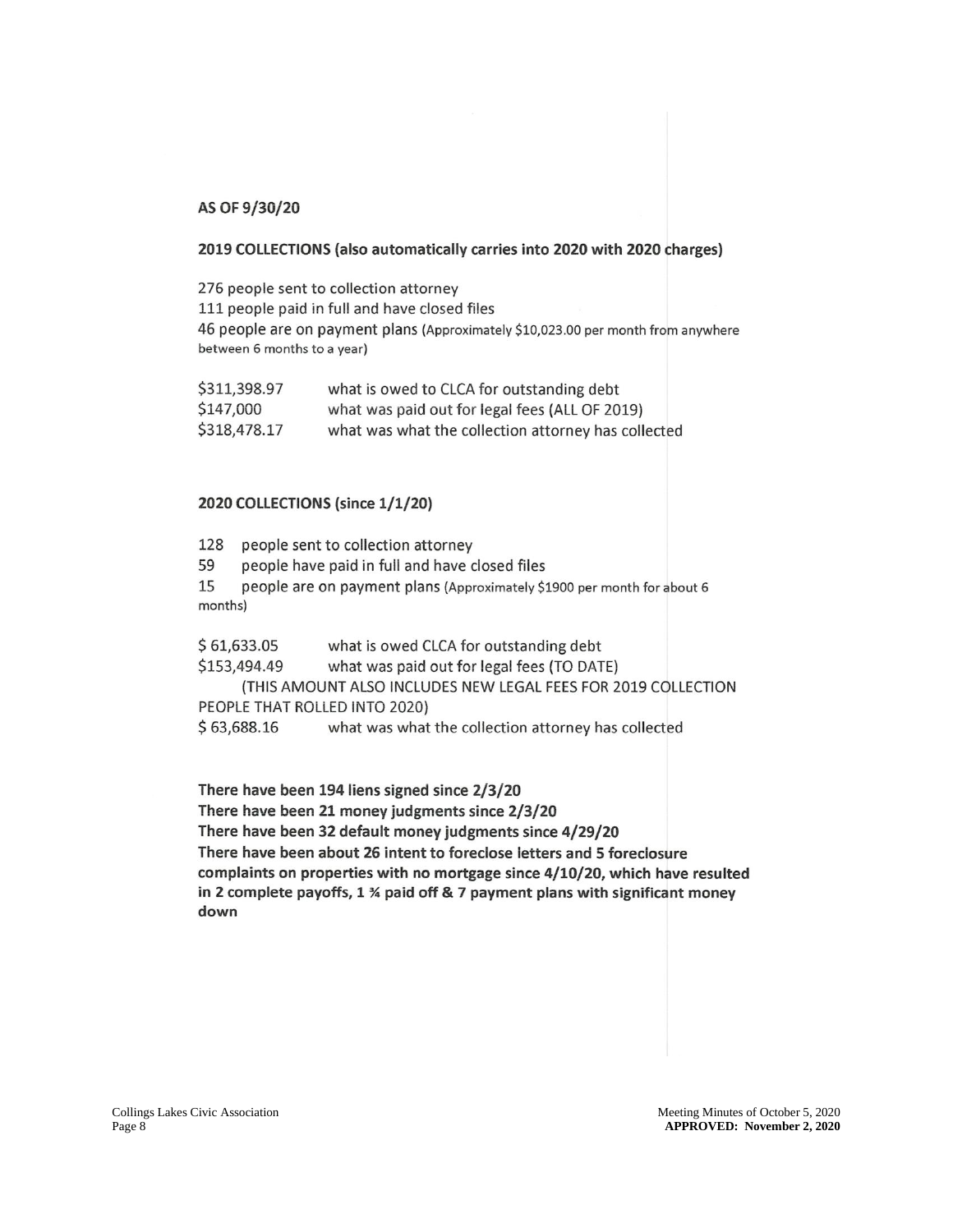There have been about 9 wage executions ordered since 5/28/20 which have resulted in 3 complete payoffs, 1 is having their wages garnished, 1 is being disputed, and 3 payment plans with significant money down

By adding a step in the collection process of notifying the lien holder of the lien, I have managed to collect as of 3/31/20 \$16,684.66 4/30/20 \$10,746.98  $5/31/20$  \$339.00 = \$27,770.64 6/30/20 & 7/31/20 \$0 (probably because of COVID 19 and no one at the offices to look at the mail)  $8/31/20$  \$6,467.55 = \$34,238.19  $9/30/20$  \$6330.65 = \$40,568.84